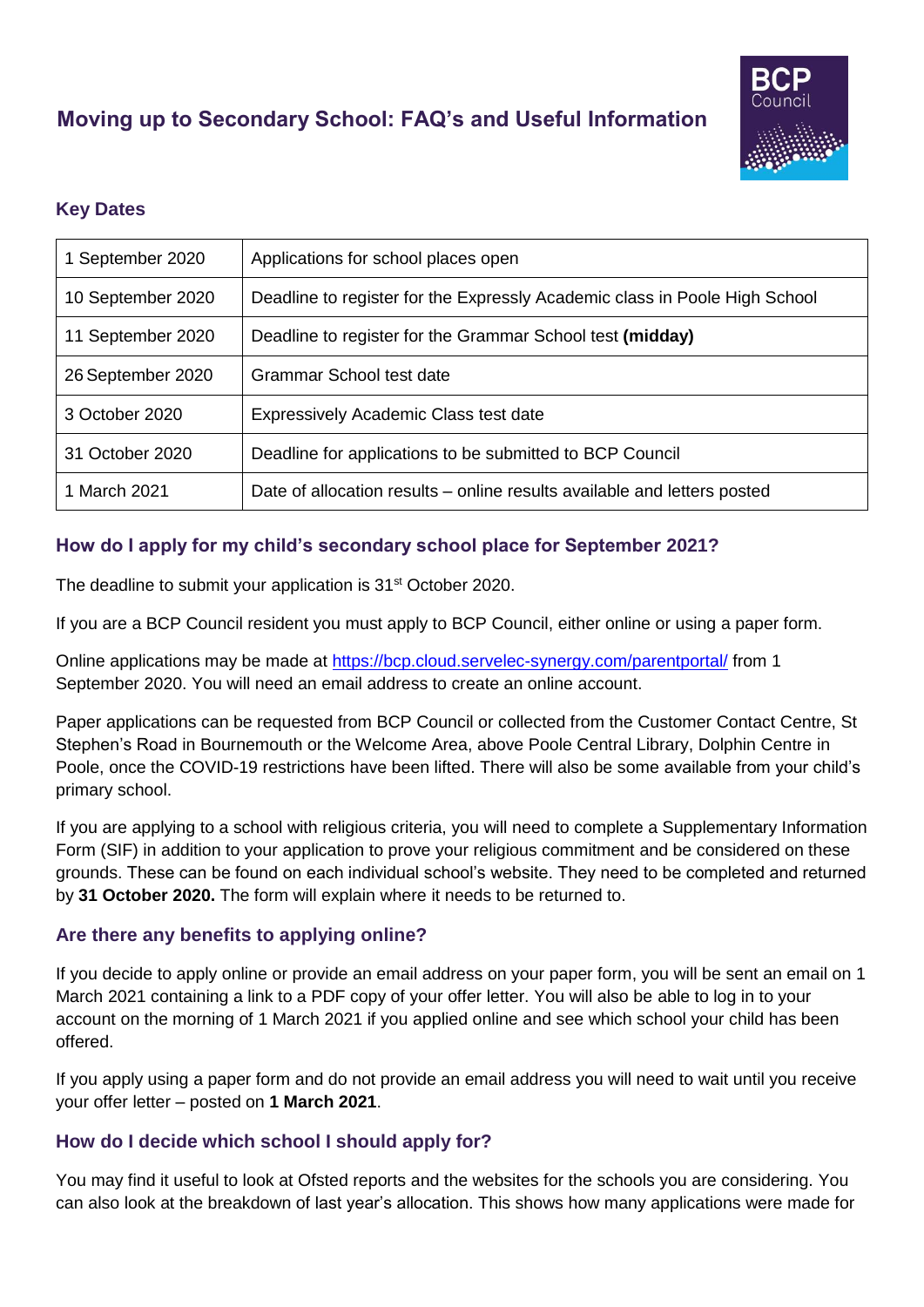each school, and how many places were refused. However, this should only be used as a guide. You can find these statistics on the BCP website.

You can only apply for a school which has a point of entry in Year 7. If you are interested in a school where Year 7 is not the typical point of entry for the school, you will need to check how to apply.

We strongly suggest that you name three schools and that you think carefully about the order you request them as this can have an impact upon which one you may be offered. The school you want the most must be named as your first preference.

Consider how you will get your child to school and the potential costs involved. Your child may be attending this school for five years and you will need to be sure they will be able to get there for the entirety of this time.

If you apply for and are offered a place at a school which is not your local school, you will not usually qualify for free transport and will have to take on the costs yourself.

## **Am I guaranteed a place at one of the schools I name?**

No. The law is clear that parents have the right to express a preference for a school they wish their child to attend. Preference is not the same as choice. The law does not give parents the right to choose a particular school for their child and to have this choice met.

It is possible that you will not be offered a place at one of the schools you name. If this happens and you live within the BCP Council area, your child will be offered a place at another school with vacancies. If you live outside of the BCP Council area, you should contact your home Local Authority to find out what they will do in this event.

## **How do I apply for a place at a Grammar School?**

You must name the grammar school as one of your preferences on your Local Authority preference form and submit it by **31 October 2020**. Sitting and passing the test is not an application for a place.

If you are applying for a place at one of the grammar schools in Bournemouth or Poole, your child will need to sit a test. You will need to register her/him for testing. The deadline to register for testing is **12 noon** on **11 September 2020**. Registration forms can be downloaded from the schools' websites or requested from the schools directly.

The tests will take place on Saturday **26 September 2020**, where pupils will be tested in Maths, English and Verbal Reasoning. Results will be posted out first class in the third week of October 2020 so you will know if your child has passed the test before you need to submit your application.

## **How do I apply for a place for the Expressly Academic class in Poole High School?**

You must name the school as one of your preferences on your Local Authority preference form and submit it by **31 October 2020**. Sitting the test is not an application for a place.

If you want your child to be considered for the Expressly Academic class at Poole High School you will need to register your child for them to sit the test. The deadline for this is **10 September 2020.** No late registrations to sit the test are accepted by the school after this time.

The test takes place on Saturday **3 October 2020**. Children will be tested in Maths, English and sit a Special Access Reasoning Test. For more information about the tests, please contact the school direct.

The Expressly Academic Class comprises students who have been selected as a result of tests taken in the September preceding the year of entry and is limited to 10% of the school's intake in year 7. Places are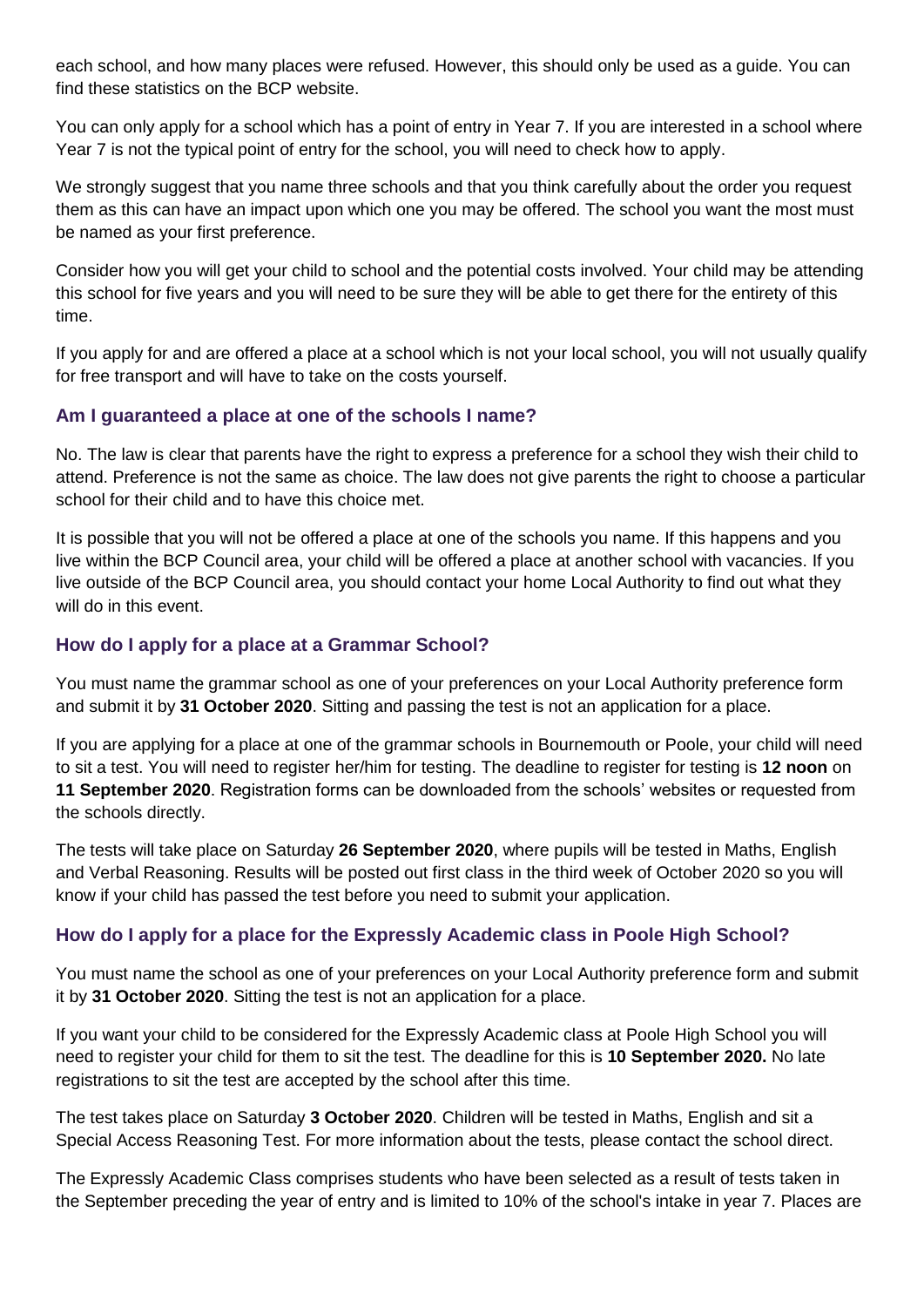allocated to the 32 who receive the highest marks in tests and who have not been made a higher preference offer by another school.

## **I've heard there is a new school opening in Bournemouth. How do I apply for a place there?**

There is the possibility that a new school (The Livingstone Academy) will be opening in Bournemouth in the near future. The date for opening has not yet been confirmed by the Department for Education.

Please keep an eye on the BCP Council website, as information on any new schools is published there. www.bcpcouncil.gov.uk

If you want to know more about the potential new school and the Aspirations Academy Trust you may wish to visit their website: [http://www.livingstonebournemouth.org](http://www.livingstonebournemouth.org/)

#### **Where do I apply if I am not a BCP Council Resident?**

If you are not a BCP resident, you must apply to the Authority where you live (this would be where you pay your council tax). You can apply for schools located within the BCP Council area on another authority's form if you wish.

## **Where can I get help and advice about the process of applying for a secondary school place?**

For information about schools in Bournemouth and Christchurch you can speak to a member of the Children's Information Service (CIS) about this process. They can be contacted by phone on 01202 456222, via email at [cis@bcpcouncil.gov.uk.](mailto:cis@bcpcouncil.gov.uk)

For information about schools in Poole you can call 01202 261936 or email [school.admissions@bcpcouncil.gov.uk.](mailto:school.admissions@bcpcouncil.gov.uk)

Our contact centres are currently closed to the public due to the Coronavirus (COVID-19). Please check our website for updates on when they may be open again. Once they are you can visit the Customer Contact Centre, St Stephen's Road, BH2 6EB or the Welcome Area, above Poole Central Library, Dolphin Centre, BH15 1SA.

You can also read our Parent's Guide, which will be available online at www.bcpcouncil.gov.uk from 1 September 2020.

#### **When do I need to return my application?**

All applications from BCP Council residents (online and paper) must be submitted by midnight **31 October 2020**. Paper forms must be received by the Admissions Team by this date.

Paper forms can be returned to the following addresses:

- School Admissions Team, THE-3, Town Hall, Bournemouth, BH2 6DY
- School Admissions Team, Dolphin Centre, Poole, BH15 1SA

## **What happens if my application is late?**

If your application is not received by the closing date of **31 October 2020** it will be classed as late. All applications received by **31 October 2020** will be considered before yours and the chance of getting the place you want may be reduced.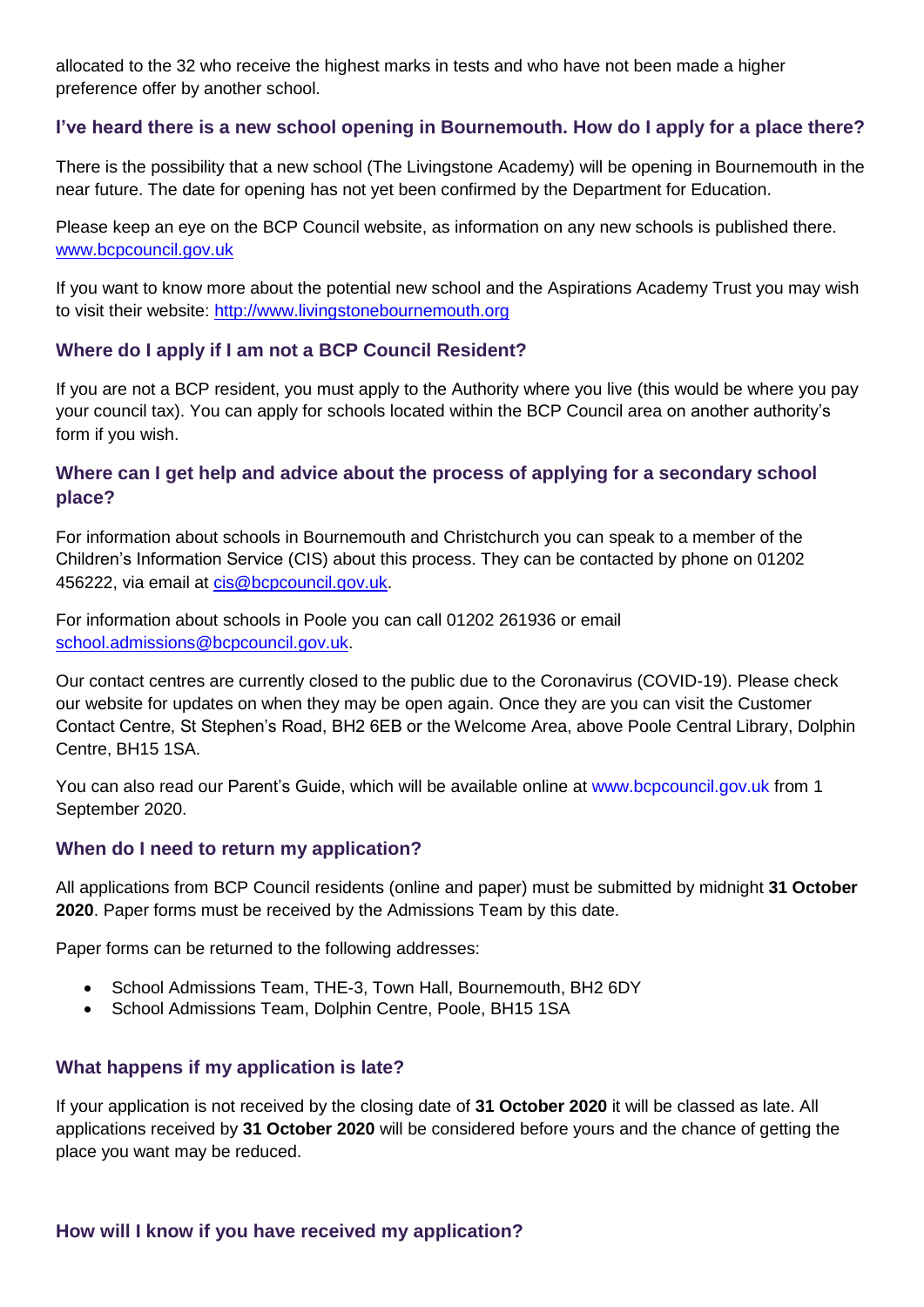Online applicants will receive an automatic email confirming the application has been received. Once the application has been uploaded you will receive another email to confirm this. Please check your spam and junk folders if you do not receive one in your usual inbox. If you apply using a paper you can telephone or email to find out if your application has been received.

## **I'm a BCP Council resident, am I able to apply for schools outside of the BCP Council area?**

Yes. You can list any schools on your BCP Council application, including those outside of the BCP Council area.

#### **What happens if my child lives part time with each parent?**

Only one application and address can be considered for each pupil. If parents are separated, you must come to an agreement about the schools you apply for. Where a child lives at more than one address you will need to check each school's admission policy to see how they will decide which address to use.

#### **When will I hear?**

All on time applicants who provided a valid email address will receive an email containing a link to a PDF copy of their offer letter on 1 March 2021. They will be able to download and print this letter and return the reply slip by post or email. Online applicants will be able to log in to their accounts mid-morning on 1 March 2021 and complete the reply online.

Letters will be sent on 1 March 2021 to all applicants who have not provided a valid email address.

You can accept a place online, by email or by returning the paper reply slip. Details will be provided in the offer letter.

#### **What if I forget the password to my online account?**

BCP Council are unable to help with forgotten passwords so it's important that you remember the one you choose.

All passwords contain at least one upper case and at least one lower case letter, and at least one number.

If you are unable to log in to your account, you will have to request that a letter be sent in the post. We are not usually able to give results on the telephone.

## **What if I do not get offered the school I want?**

If we are unable to offer you any of the schools you have requested and you are a BCP Council resident, we will offer you a place at a school with vacancies. This may not be close to your house.

If you are not a BCP Council resident you will need to speak to your home Authority to find out what action they take in these circumstances.

You will find out from your offer letter how the waiting lists work for the schools that have refused your child a place. You may also request additional preferences at this stage if you wish. These will be dealt with after all the late applications have been processed.

If you decide to appeal against a decision not to offer your child a place, you will need to contact the schools who have refused your child a place, to ask about their appeal process.

#### **Will a place offered to my child ever be taken away?**

An offered place may be withdrawn if you do not respond to the offer within a reasonable timescale. The deadline to respond to the offer will be included on the letter you receive.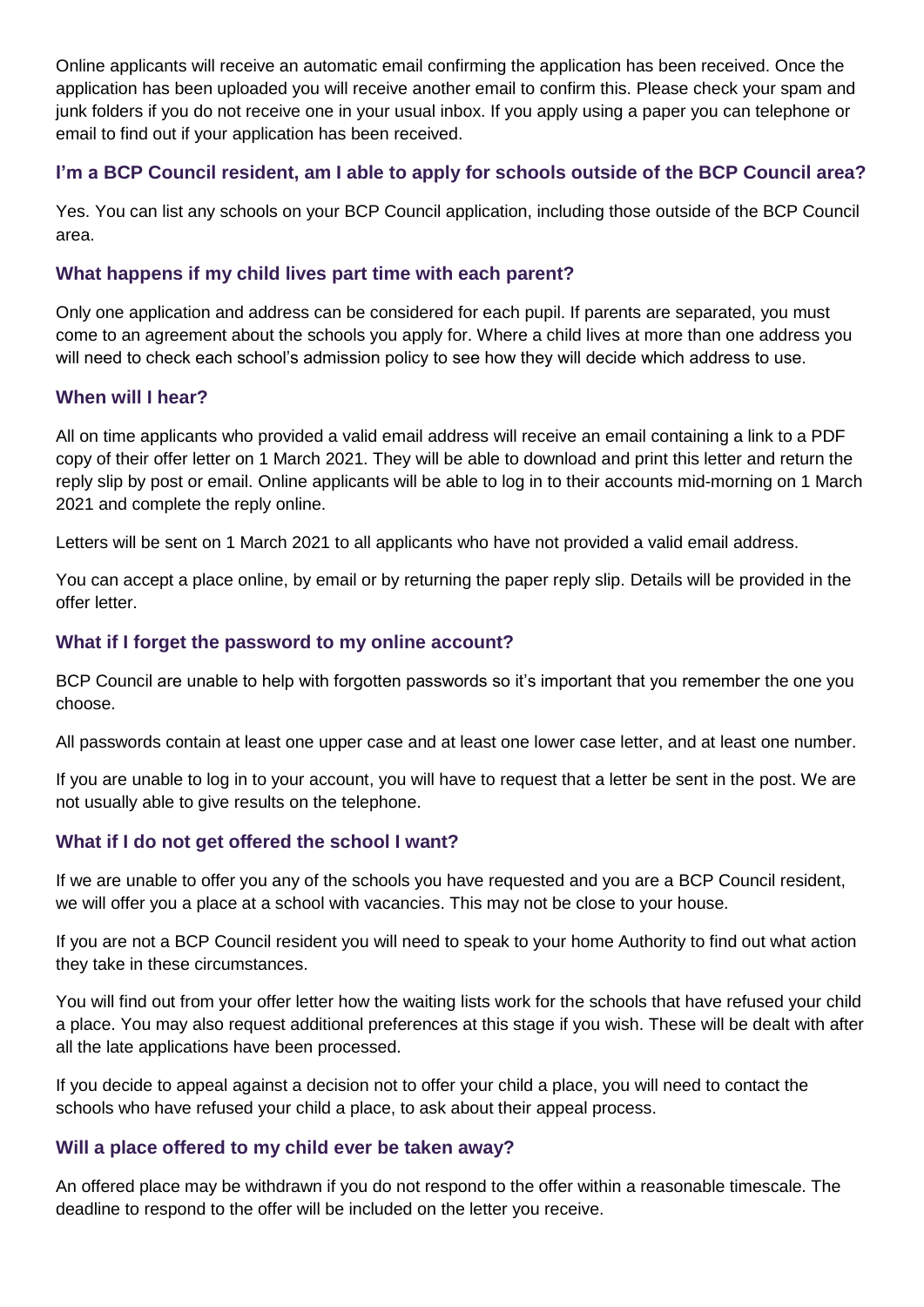We may also withdraw a place if it was offered based upon a fraudulent or misleading application, such as under a false address.

## **My child has Special Educational Needs (SEN) – who do I apply to?**

If your child has an Education, Health and Care Plan (EHCP) you should speak to the SEN Inclusion Team on 01202 456162.

If your child has SEN but no EHCP, you should talk to the Special Educational Needs Co-ordinator or the Headteacher at your child's current primary school.

You may also contact SENDiass, they are independent and confidential and offer guidance on issues relating to SEN, exclusions and school admissions appeals (see back page for contact details).

## **How will my child get to school?**

You may also wish to consider how you will get your child to school each day. If you apply for and are offered a place at a school which is not your catchment or nearest school, you will not usually qualify for free transport and will have to take on the costs yourself.

BCP Council is fully committed to promoting walking, cycling and, for longer distances, greater use of buses for the school journey wherever possible.

#### **What has happened in previous years?**

You can find detailed statistics for the main allocation for children transferring to secondary school in September 2020 online at [www.bcpcouncil.gov.uk/schooladmissions.](http://www.bcpcouncil.gov.uk/schooladmissions) You will need to check the categories against the relevant policies on the BCP Council website.

Figures from previous years are available on request. Categories for previous years may have been different so you should check the school's past policy for the correct information.

Please remember this information should only be used as a guide. The figures differ from year to year, for example if there are more/fewer children living in a particular area. Changes in the popularity of a school (or a neighbouring school) can also affect the number of applications a school receives.

The categories correspond with those in the admissions policy (criteria/category) for 2020-21 which may differ from those in effect in 2021-22. These can also be found on the BCP Council website.

If you are unsure about anything within these tables, please contact us.